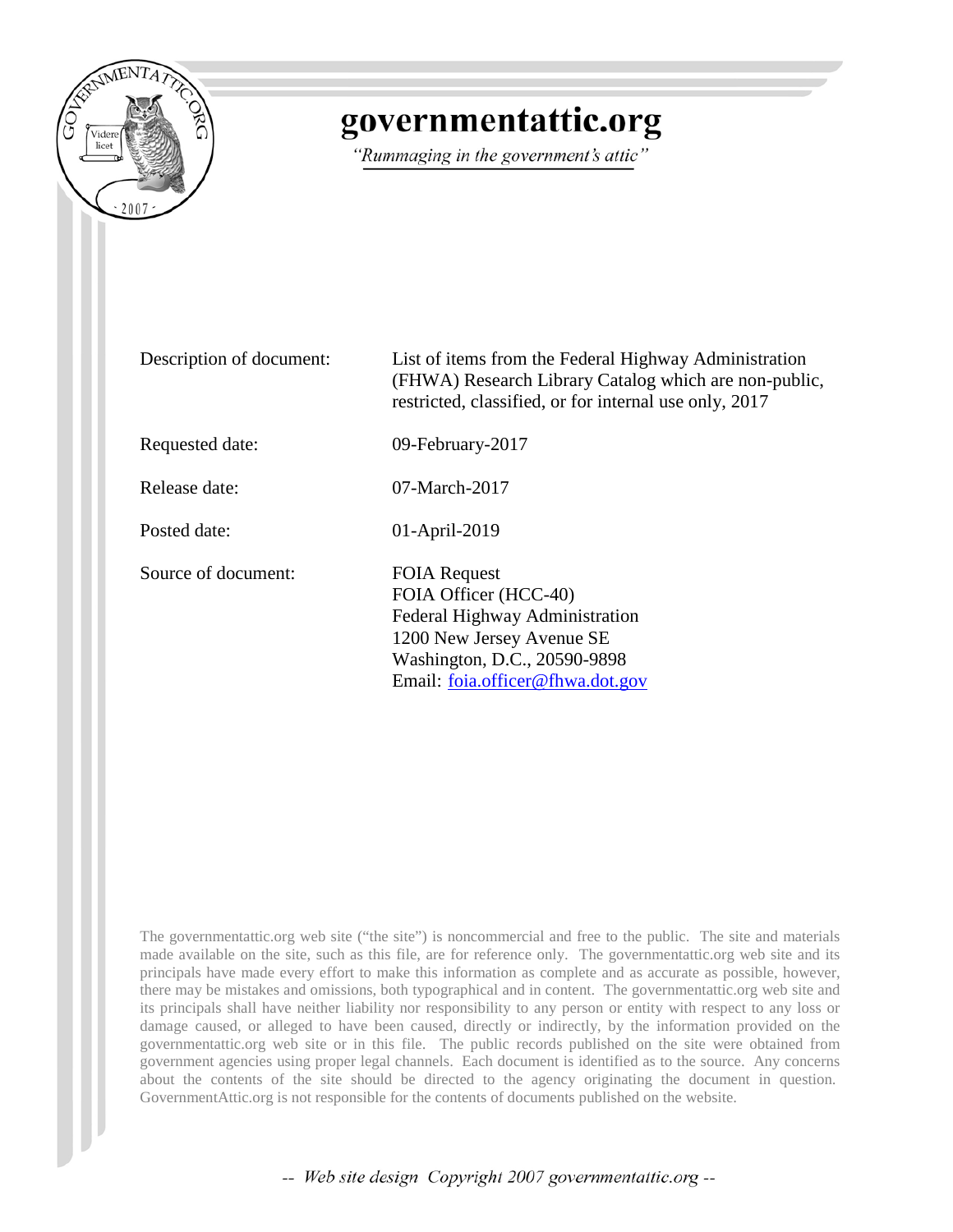

1200 New Jersey Ave., SE Washington, D.C. 20590

**March 7, 2017** 

**FOIA Control Number:** 2017-0154 In Reply Refer To: **FHWA-HRT** 

This is in response to your Freedom of Information Act (FOIA) request, dated February 9, 2017, FOIA Control Number 2017-0154, for a list or printout of items from the Federal Highway Administration's (FHWA) Research library catalog which are non-public, restricted, classified, or for internal use only.

As requested, we are providing you with a full release of the list of items. Because your request involved readily accessible electronic files, no fees are being assessed at this time.

If you need any further assistance or would like to discuss any aspect of your request please do not hesitate to contact FHWA FOIA Public Liaison, Christopher Richardson at FOIAPublicLiaison@dot.gov, via phone (202) 366-0740.

Sincerely,

Kimberly V. Wilkins

Kimberly V. Wilkins Director, Resource Management

Enclosure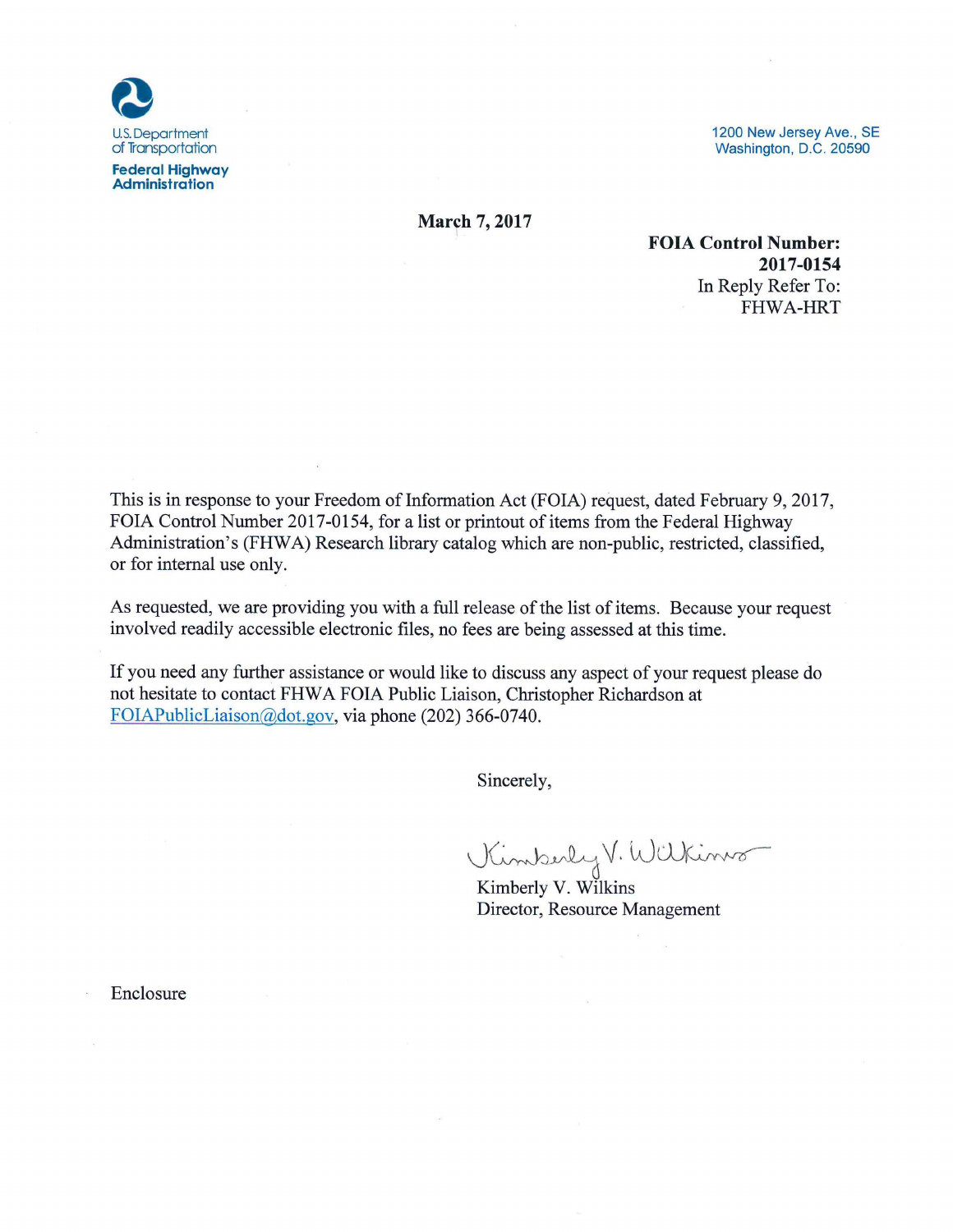## **FHWA Research Library Restricted Titles**

Advancements in highway materials and construction technology An analysis of alternative solutions to the urban highway noise problem Analysis of costs for shop painting of bridges Analysis of laboratory test on field and fabricated cores Analysis of load transfer systems for concrete pavements Analysis of rural crash types and contributing factors : activity 1 report. Application and validation of remaining service interval framework for pavements Articulated arm truck fabrication and operation manual. Asphalt surface treatments and thin overlays Assessment and mitigation of potential environmental impacts of portland cement concrete highway grindings Assessment of performance of impact attenuators mounted on curbs Assessment of research project SPR 371: maintenance cost effectiveness study Atlanta Traveler Information Showcase : public relations program Behavior and design of buried concrete pipes phase II [electronic resource] Benefit‐cost analysis of roadside features : Task G white paper. Benefits assessment framework for infrastructure RD&T Big Dig reports : unpublished [electronic resource] Bogie practice tests Borehole jacking tests at the Forest Glen Station site Bridge deck deterioration and deck life : state‐of‐the‐art : phase II Bridge deck rehabilitation using cathodic protection with a low‐slump concrete overlay Bridge inspection access Bridge integrated analysis and decision support : case histories, phase I : final report Bridge manual : design and evaluation, 1991 Bridge rail designs and performance standards. Volume II, Appendix B Call‐takers training manual Characterization of asphalts using gel permeation chromatography and other methods A combination resistivity, seismic, and electromagnetic geotechnical probe system Comparison of predicted pavement structural response with field measured data Comparison of the use of a notched wedge joint vs. traditional butt joints in Connecticut. Phase 1 report Compilation of culvert design coefficients. Compression response of a rapid‐strengthening ultra‐high performance concrete formulation Computational methods for hydraulic analysis of culverts Concepts for evaluation of rolling wheel load deflection Conceptual plan for an interactive highway safety design model The conduct of socio-economic impact assessments : a manual for state highway personnel. Volume I, The impact assessment process Contemporary forest road management with economic and environmental objectives [electronic resource] Conversion of the statewide noise barrier inventory into a spatially referenced geodatabase Correction and repair of road edge scour for grassed shoulders : technical summary The costs of complying with federal‐aid highway regulations. Critical review of the report on the evaluation of an analytical approach for establishing velocity change

values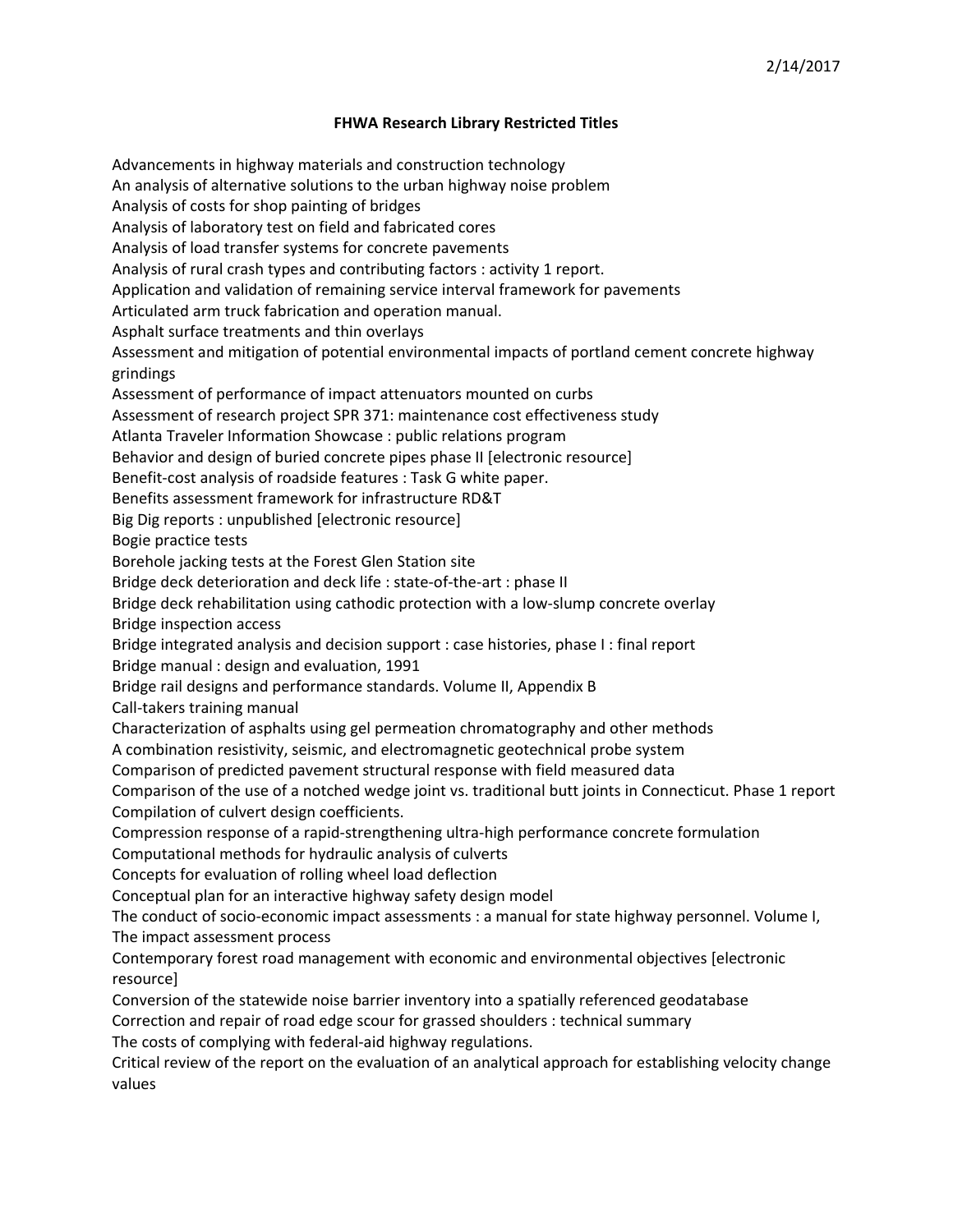Critical review of the report on the evaluation of an analytical approach for establishing velocity change values : a consolidated summary

Cross‐section fatal crash type prediction models [electronic resource]

D‐cracking in PCC pavements : cause and prevention

Dallas area‐wide Intelligent Transportation System plan

Data collection guide for long‐term pavement monitoring

Data progress report of the right of way acquisition effects on the remaining rural farms and ranches along IS 10 through Colorado and Fayette Counties

Defining an advanced quality system and the elements that integrate it [electronic resource] Design of stable channels

Design pamphlet for the determination of design subgrade in support of the 1993 AASHTO guide for the design of pavement structures

Design recommendations for column‐supported embankments

Detection of flaws in reinforcing steel in prestressed concrete bridge members

Detection of microcracks in concrete cured at elevated temperature : final report

Determination of shear strength values for granular backfill material used by the Wisconsin Department of Transportation

Determination of traffic signal intensity levels : data analysis. Phase A experiments, Visibility of circular traffic signal indications

Development and calibration of mechanistic-empirical distress models for cost allocation : preliminary draft final report.

Development and testing of advanced control strategies in the Urban Traffic Control System. Development of a high‐performance median barrier

Development of a stand‐alone concrete bridge pier protection system [electronic resource]

Development of a standard accelerated corrosion test for acceptance of post-tensioning grouts in Florida

Development of a state-of-the-art traffic microsimulation model for Nebraska [electronic resource] Development of an interactive freight mobility and security database structure for research and freight modeling applications

Development of diurnal traffic distribution and daily, peak, and offpeak vehicle speed estimation procedures for air quality planning.

Development of information requirements and transmission technique for highway users

Development of IVHS traffic parameter specifications : Task A draft report for Detection technology for IVHS

Development of IVHS traffic parameter specifications : Task A draft report for Detection technology for IVHS

Development of optimum specifications for glass beads in pavement marking

Development of prototype driver models for highway design. Task C, Develop and test prototype driver performance model (DPM)

Development of safer utility poles

Development of testing methods to determine interaction of geogrid‐reinforced granular material for mechanistic pavement analysis : a draft report

Development of the interrelationship between driver behaviour and highway design and safety [electronic resource]

Development of traffic logic for optimizing traffic flow in an intercity corridor. Volume 2, Algorithm models and requirements

A discussion of six procedures for evaluating highway safety projects

Driver performance and preference for simple auditory and visual route guidance displays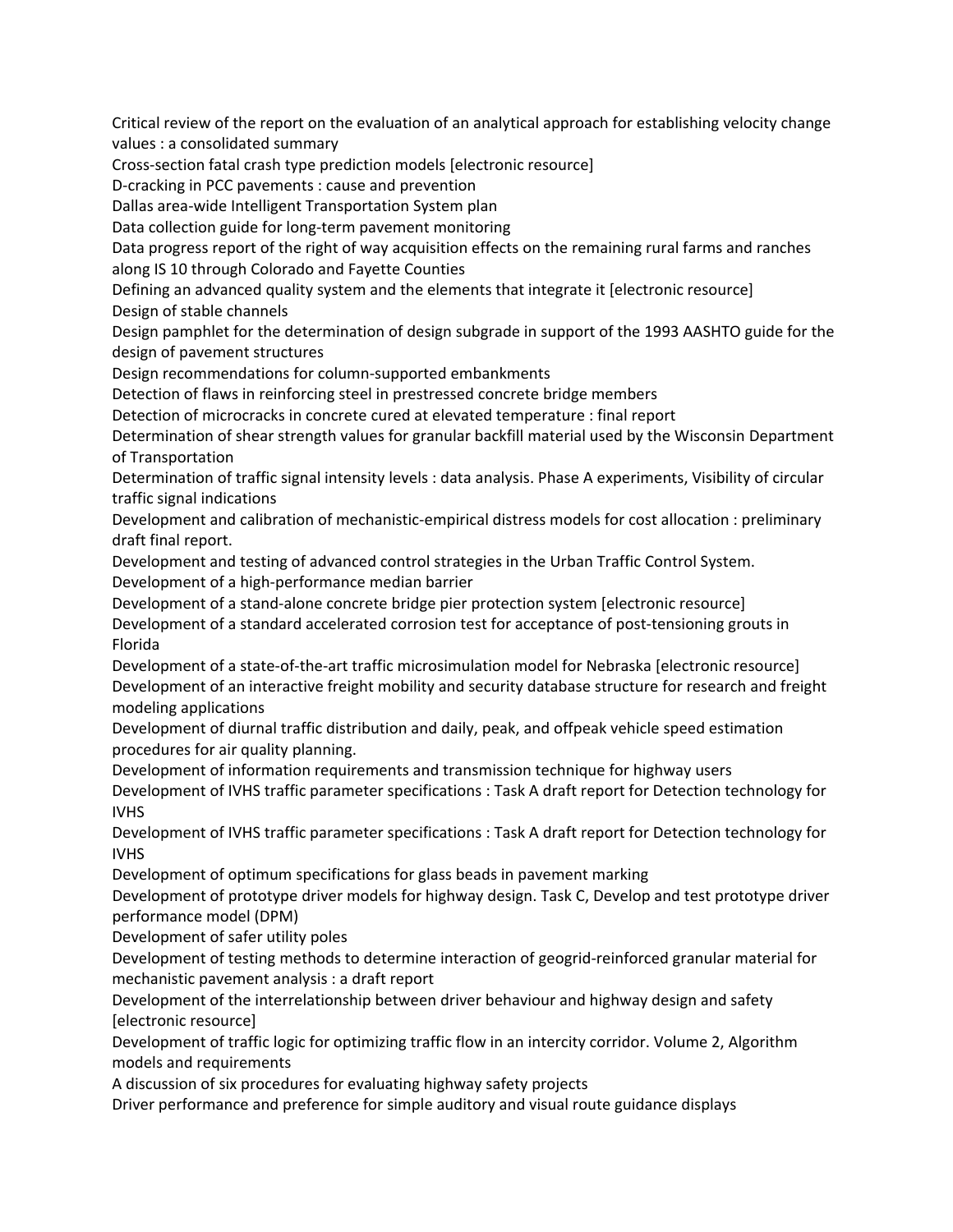Driving anger, sensation seeking, narcissism, and driver's angry thoughts in the prediction of unsafe driving [electronic resource]

Effects of changes in effective rail height on barrier performance. Volume II

Effects of shoulder textured treatments on safety

Enhanced night visibility series. Volume X, Phase II‐‐visual performance simulation software for objects and traffic control devices

Eureka Distributive Intelligence Progression System (EDIPS) : Type 170 traffic signal controller system : users manual.

European highway-rail crossing safety systems and practices : a U.S. DOT pre-scan assessment

Evaluating and improving analytical approaches in landscape genetics through simulations and wildlife case studies [electronic resource]

Evaluation and benefits assessment of QuickZone : final report

Evaluation and enhancement of accident prediction models and accident modification factors of rural intersections [electronic resource]

Evaluation of all‐weather pavement markings

Evaluation of an analytical approach for establishing velocity change values

Evaluation of intelligent compaction technology for densification of roadway subgrades and structural layers

Evaluation of IRI decreases with time in the LTPP Southern Region

Evaluation of microwave oven and nuclear asphalt content gauge

Evaluation of recycled materials for roadside safety devices

An evaluation of stormwater permeable rapid infiltration barriers for use in Class V stormwater injection wells

Examination of infra‐red techniques for inspection of steel structures [electronic resource]

Experimental gravel shoulders : project IXM 1115 (7), S. Kipling Boulevard

Experimental plans for accident studies of highway design elements : encroachment accident study An Experimental study of scour protection alternatives at bridge piers

Feasibility of nondestructive crack detection and monitoring for steel bridges

Federal credit for surface transportation : exploring concepts and issues

Federally coordinated program of research and development in highway transportation.

FHWA Workshop on Mathematical Modeling of Rigid Pavements : conference proceedings

Field research experiment for new site exploration techniques : acoustic pulse-echo and throughtransmission surveys

Finite element analysis of for roadside safety features.

Fixed‐end server (FES) to message session based client (MSBC) interface control document (ICD)

Flexible and composite structures for premium pavements. Volume 1, Development of design procedure Flexural behavior of lightweight concrete columns under seismic conditions

Flow control structures for highways in river environments

Freeway management handbook

General deformation (elastic and inelastic) and stress distribution theory in soils : final report

The Glasgow experiment : preliminary results of the first surveys

A guide for highway traffic regulation in an emergency

Guide for the protection of street and highway transportation facilities from sabotage and enemy attack.

Guidelines for implementing the new MEPDG pavement equations : draft final report

Handbook for communicating travel time reliability through graphics and tables

High performance concrete bridge deck investigation

Highway innovation clearinghouse study : draft.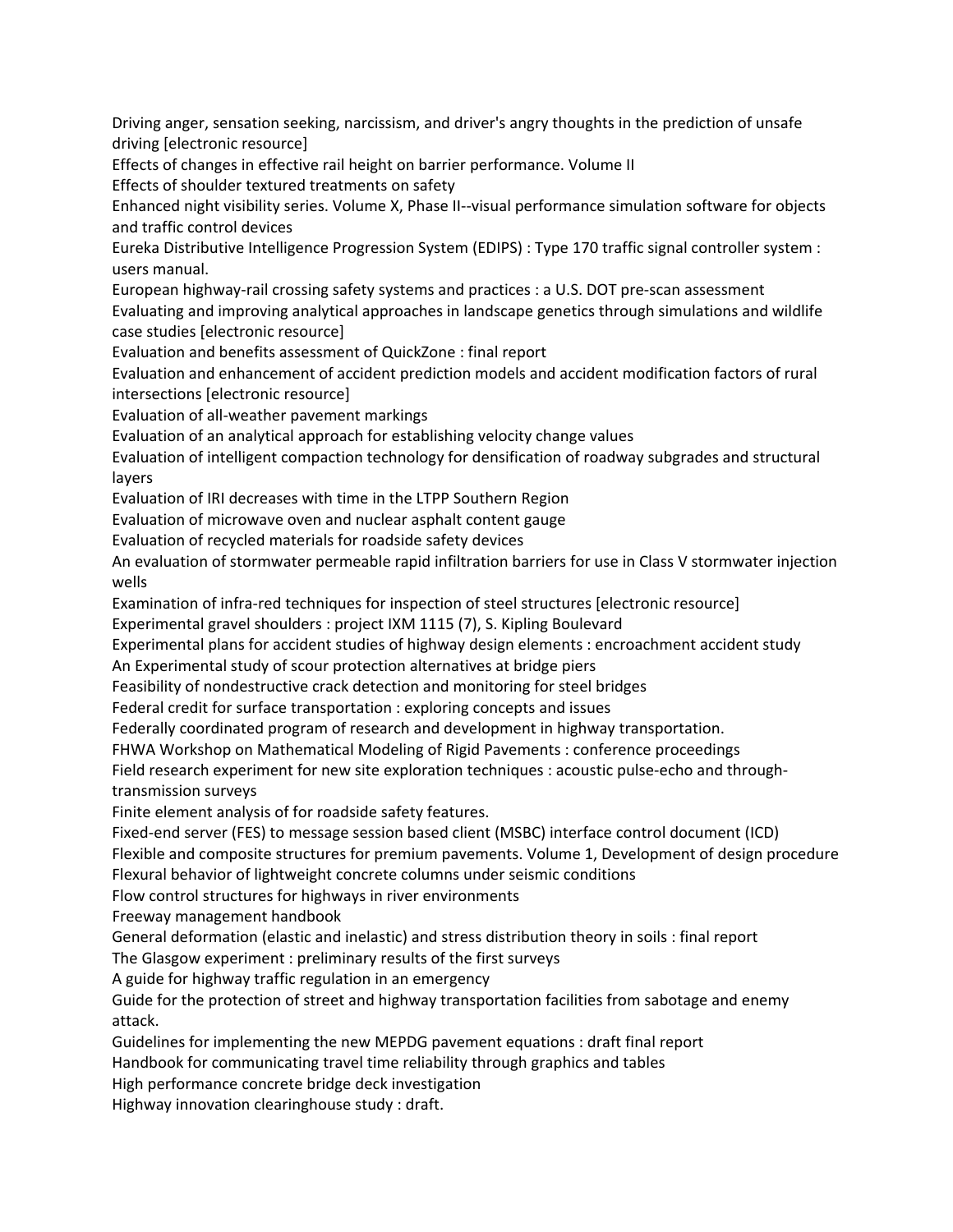Highway pedestrian safety since 1978 : incorporating developments into a revised model pedestrian safety program user's manual

Highway safety evaluation procedural guide.

Hybrid empirical mode decomposition‐neuro model for short‐term travel time prediction on freeways [electronic resource]

HYRISK methodology and user guide

I‐90 Seaport Portal Tunnel partial ceiling collapse investigation : adhesive anchor load and load‐ displacement testing results

I‐90 Seaport Portal Tunnel partial ceiling collapse investigation : adhesive anchor sustained load testing results

I‐90 Seaport Portal Tunnel partial ceiling collapse investigation : finite element design analysis I‐90 Seaport Portal Tunnel partial ceiling collapse investigation : mechanical behavior of Powers

Fasteners Power‐Fast+ adhesive anchors

I‐90 Seaport Portal Tunnel partial ceiling collapse investigation : sustained load behavior of Powers Fasteners Power‐Fast+ adhesive anchors

Identification and demonstration of a technology adaptable to locating water in post-tensioned bridge tendons

Impacts of climatic change and variability on winter‐road maintenance in North America [electronic resource]

Implementing congestion pricing : distributional implications

Improving efficiency of INDOT traffic data collection using GPS devices [electronic resource] In‐vehicle subsystem overview and interface specifications

Incremental costs and performance benefits of various features of concrete pavements

Influence of differential deflection on staged construction deck‐level connections

INFORM evaluation

Infrasound avalanche monitoring system research evaluation

Innovative bridge design using high performance steel

Instrumentation of Linn Cove Viaduct

Integrating geo‐spatial technologies into the right‐of‐way data‐management process : final report Integration of field testing results with computer modeling activities

Investigating the statewide variability and long‐term strength deformation characteristics of RAP and RAP‐soil mixtures

Investigation of lane occupancy as a control variable for a safety warning system for urban freeways Investigation of rutting and segregation of asphalt mixtures in the State of Georgia

Issues and answers for the pedestrian or bicycle advocate. Vol. II, Supporting abstracts.

Laboratory determination of resilient modulus for flexible pavement design : final report

Laboratory procedures to determine the breakaway behavior of luminaire supports in mini-sized vehicle collisions : test results report. Task E, Bogie testing

Laboratory procedures to determine the breakaway behavior of luminaire supports in mini-sized vehicle collisions : twenty MPH frontal stiffness test of VW Rabbit using instrumented rigid pole : test r

Laboratory procedures to determine the breakaway behavior of luminaire supports in mini-sized vehicle collisions. Task D, Development testing for FOIL bogie : bogie test results report : inertial chec

Laboratory scour investigation : McKinley

Land use forecasting techniques for use in small urban areas

Landline data system interface control document

Legacy plan

[Letter] 1995 April 4, Hamilton, Ontario [to] Peter Verok, Downsview, Ontario

Life-cycle cost analysis in pavement design : draft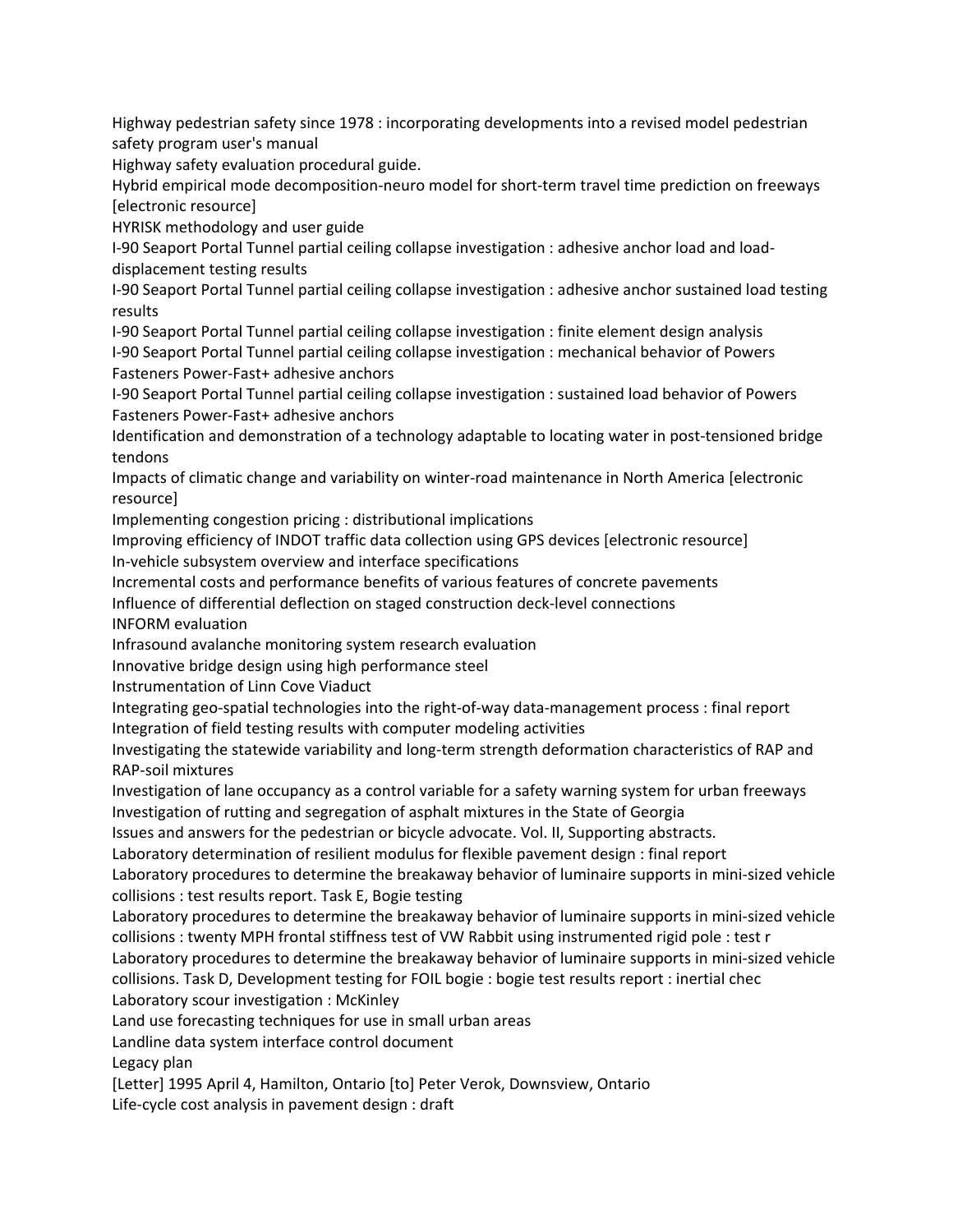Load distribution on highway bridges based on field test data : Phase III : draft report

Load prediction and structural response

Load transfer device placement tolerances

Long‐term pavement monitoring program : alternative development workshop, October 15‐19, 1984 Long-term pavement monitoring program : development of pavement monitoring : prepared for alternative development workshop

Long-term pavement performance program determination of in-place elastic layer modulus : backcalculation methodology and procedures

LTPP maintenance and rehabilitation data review, final report

Macroscopic simulation for urban traffic management : the TRAFLO model. Volume 7, Data reduction, calibration and validation study for TRAFLO, part A

Maintenance decision support systems : a proven, cost-effective tool for state and local DOTs. Maintenance work zone safety : an unpublished final report

Management and staffing plan for the Traveler Information Showcase operations center : June 1-September 30, 1996

Management of hazardous waste from highway maintenance operations

A Manual on the airphoto interpretation of engineering soils

Manual on uniform traffic control devices for streets and highways : preliminary draft, June 1960 Mapcon pavement analysis computer system : executive training manual

MCMIS user's manual.

Method to remove pavement markings

Methodology for estimating life expectancies of highway assets.

Midwest electronic one‐stop shopping : ITS field operational test

Minimum levels of in‐service retroreflectivity for pavement markings : summary of workshop findings Minimum levels of retroreflectivity for overhead guide signs and street name signs

Mixture design and project evaluation of stone matrix asphalt mixtures on US‐28 in Alabama : draft final report

A mobile system for measuring retroreflectance of traffic signs : Phase II, preliminary draft final report Model-based optimization of ultra high performance concrete highway bridge girders

Modern timber bridges : manual for inspection, quality control and assurance, and load rating Movement of small mammals across divided highways with vegetated medians [electronic resource] NCHRP Project 20‐7

NCHRP report 350 compliance test of the New Jersey safety shaped barrier

NHTSA driver distraction Internet forum : summary and proceedings July 5‐August 11, 2000 NHTSA

Nuclear radiation hazards to highway transportation

Pavement management : principles and practices : participant notebook

Paying for Minnesota (low‐volume) roads : a tax policy assessment

Performance requirements of high quality flexible pavements

Physical alternatives to chemicals for highway deicing.

Pilot test of the traffic sign evaluator.

Plan for the user assessment of Atlanta Showcase technologies

Planning project for development of procedures for the analyses of weight distribution data to calculate equivalent loads

The police function in highway traffic regulation in an emergency

Pollutant loading to stormwater runoff from highways : impact of a highway sweeping program : phase II, Madison, Wisconsin

Post-tensioned bridge girder anchorage zone enhancement with fiber reinforced concrete (FRC)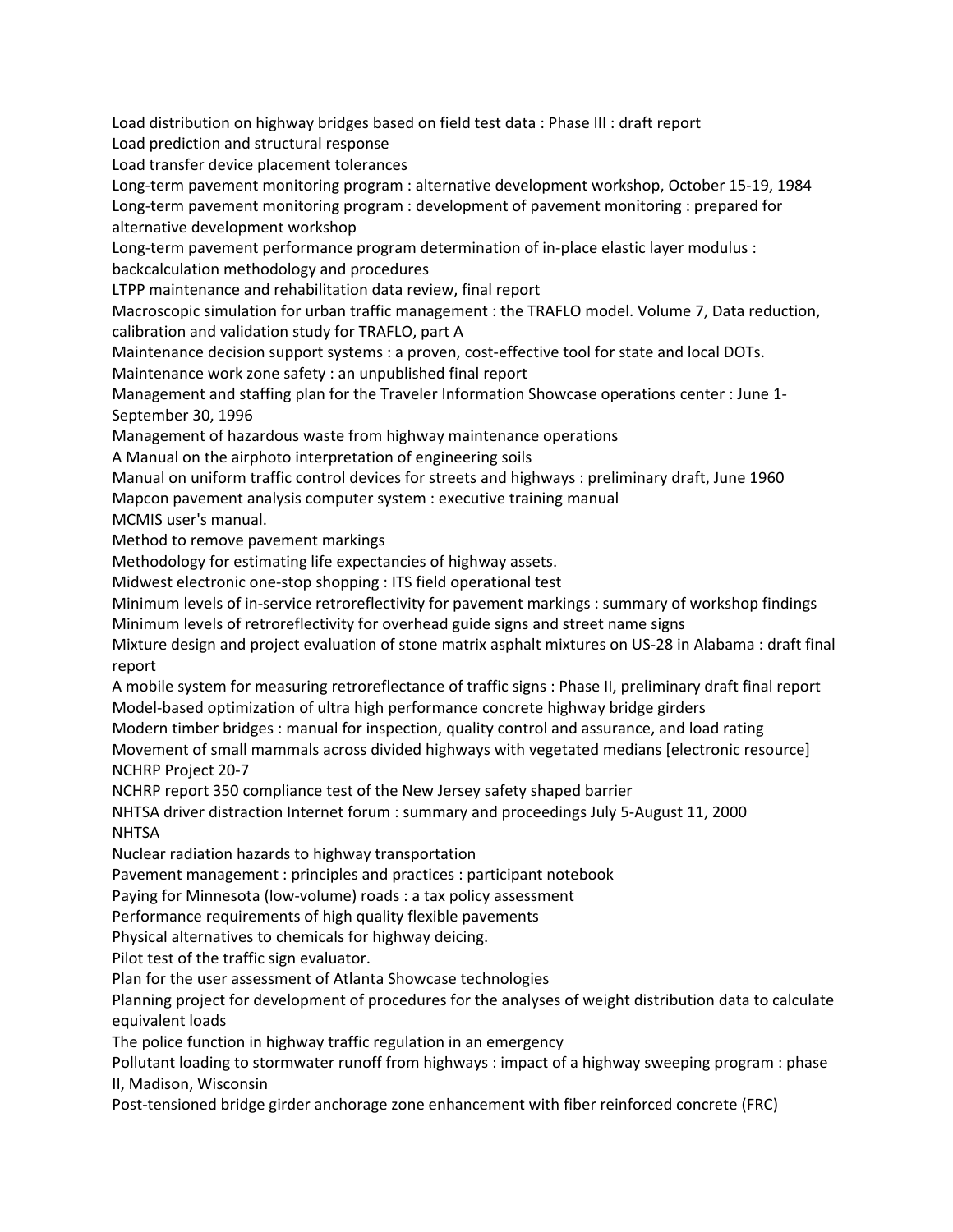Potential advancements in freeway surveillance and control techniques : a technical report Precursor systems analyses of Automated Highway Systems : AHS safety issues. Volume 9 Precursor systems analyses of Automated Highway Systems : executive summary. Volume one Precursor systems analyses of Automated Highway Systems : malfunction management activity area report for AHS health management prescursor system analysis

Precursor systems analyses of Automated Highway Systems : malfunction management and analysis. Volume five

Preliminary evaluation and analysis of LTPP faulting data : final report

Present status of management and technical practices on alluvial fan areas in Arizona : state of the art Profiles of 511 traveler information services [electronic resource] : nationwide deployment areas : draft copy.

Program management plan for Traveler Information Showcase (TIS)

A proposed analytical technique for the design and analysis of major freeway weaving sections Regional Transit Project report on non‐motorized access study : draft

Relationship between pavement surface characteristics and crashes

A review of HOV lane performance and policy options in the United States [electronic resource] A review of information on seismic hazards needed for the earthquake‐resistant design of lifeline systems in the United States : a draft technical report of Subcommittee 3, "Evaluation of Site Hazards Risk‐based evaluation of commercial motor vehicle roadside violations : process and results A roadside design procedure

Safety effects of marked vs. unmarked crosswalks at uncontrolled locations : final report and recommended guidelines

Safety modification of turned‐down guardrail terminals

Screening of structural adhesives for application to steel bridges

Service life of retroreflective traffic signs

Signal analysis with Huang Hilbert transforms [electronic resource]

Site investigation for design and construction of tunnels

Soils and foundations : participant workbook : draft

Soils exploration and testing manual

Special reports on trip and vehicle attributes : based on data from the 1990 Nationwide Personal Transportation Survey (NPTS)

Splice length of prestressing strand in field‐cast UHPC connections

Standardizing the pressuremeter test for determining p‐y curves for laterally loaded piles

Structural behavior of a 2nd generation ultra‐high performance concrete pi‐girder

Structural behavior of a prototype ultra‐high performance concrete pi‐girder

Structural factors of jointed plain concrete pavements [electronic resource] : SPS‐2 : initial evaluation and analysis

Structural integrity assessment of pin and hanger connection of aging highway bridges using finite element analysis [electronic resource]

A study to recommend measures of the benefits of infrastructure RD&T : final report

Summary of the 2006 use of a notched wedge joint in Connecticut pilot projects : final report

Synthesis of human factors research on older drivers and highway safety

Synthesis of pedestrian safety research

Synthesis of research and provisions regarding the use of lightweight concrete in highway bridges [electronic resource]

Synthesis report on natural disaster reduction of roads

Temporary pavement markings for work zones : final report draft

Test and evaluation master plan : version 2.0